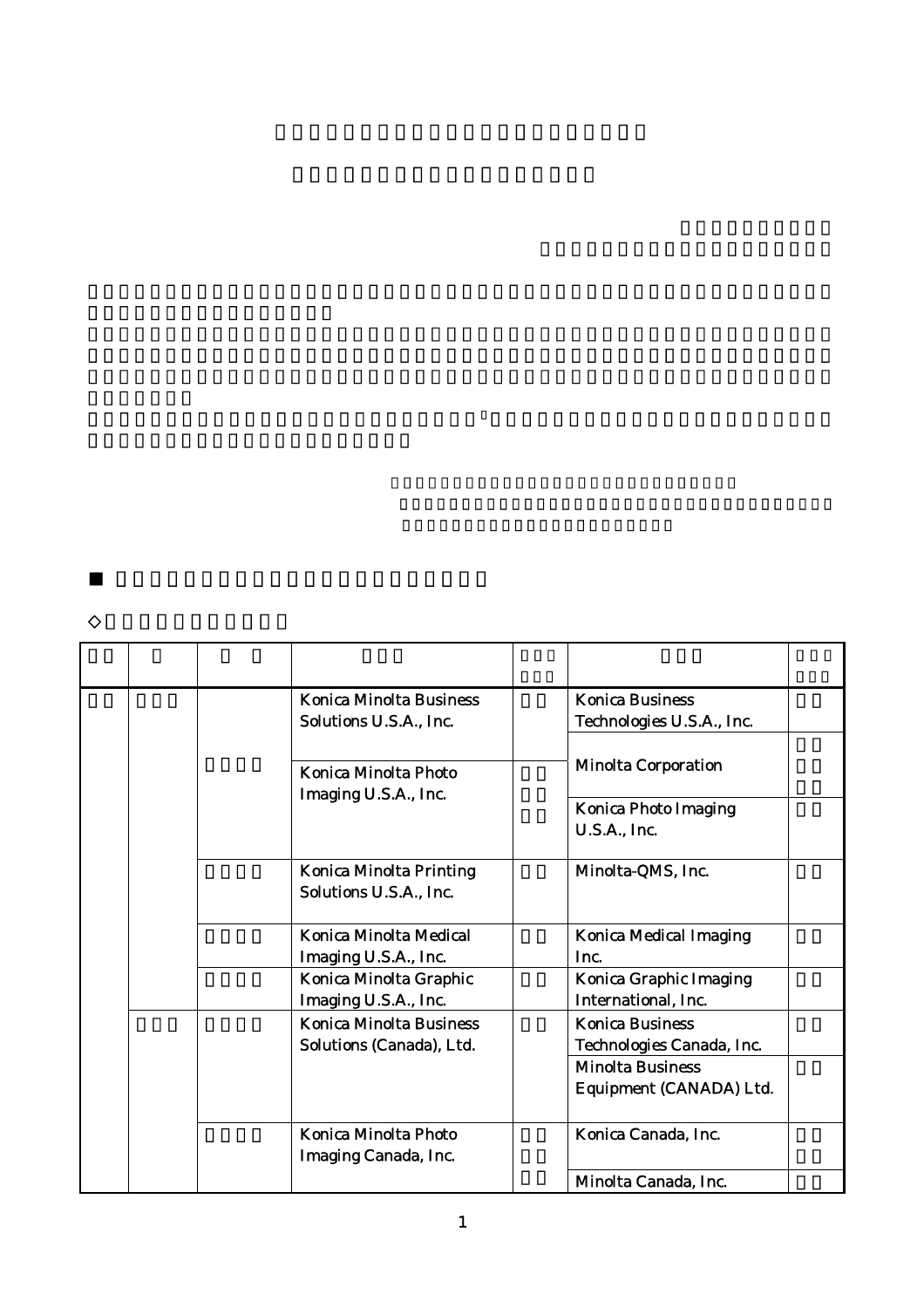| <b>Konica Minolta Business</b><br><b>Solutions Europe GmbH</b>                | <b>Konica Business</b><br><b>Machines Deutschland</b><br><b>GmbH</b>       |
|-------------------------------------------------------------------------------|----------------------------------------------------------------------------|
| <b>Konica Minolta Business</b><br><b>Solutions Deutschland</b><br><b>GmbH</b> | Minolta Europe GmbH                                                        |
| 03<br>Konica Minolta Photo                                                    |                                                                            |
| <b>Imaging Europe GmbH</b><br>03                                              | Konica Europe GmbH                                                         |
| <b>Konica Minolta Printing</b><br><b>Solutions Deutschland</b><br><b>GmbH</b> | Minolta-QMS GmbH                                                           |
| <b>Konica Minolta Business</b><br><b>Solutions France S.A.S.</b>              | Konica Bureautique S.A.S.                                                  |
| 03<br>Konica Minolta Photo<br><b>Imaging France S.A.S.</b><br>03              | Minolta France S.A.S.                                                      |
|                                                                               | Konica France S.A.S.                                                       |
| <b>Konica Minolta Printing</b><br><b>Solutions France S.a.r.l</b>             | Minolta-QMS France S.a.r.l                                                 |
| <b>Konica Minolta Business</b><br>Solutions (UK) Ltd.                         | <b>Konica Business Machines</b><br>(UK) Ltd.                               |
| Konica Minolta Photo<br>Imaging (UK) Ltd.                                     | Minolta (UK) Ltd.                                                          |
|                                                                               | Konica UK Ltd.                                                             |
| <b>Konica Minolta Printing</b><br>Solutions (UK) Ltd.                         | Minolta-QMS (UK) Ltd.                                                      |
| <b>Konica Minolta Business</b><br>Solutions Italia S.p.A.                     | <b>Konica Business Machines</b><br>Italia S.p.A.                           |
| 03                                                                            | Minolta Italia S.p.A.                                                      |
| <b>Konica Minolta Business</b><br><b>Solutions Spain S.A.</b>                 | <b>Konica Business Machines</b><br>Deutschland GmbH Spain<br><b>Branch</b> |
|                                                                               | Minolta Spain S.A.                                                         |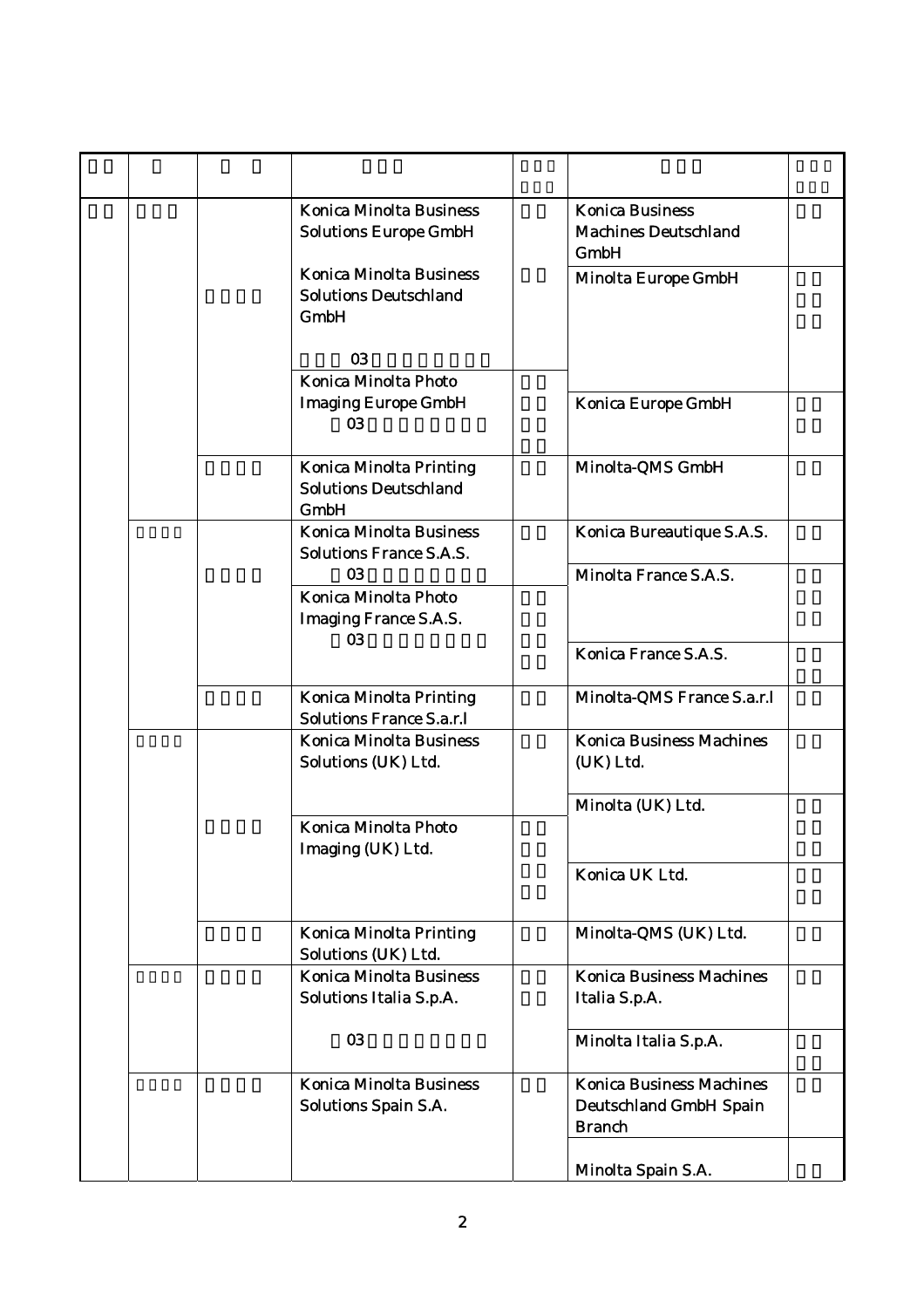| <b>Konica Minolta Business</b><br><b>Solutions Austria GmbH</b>  | Konica Austria GmbH                                                      |
|------------------------------------------------------------------|--------------------------------------------------------------------------|
| Konica Minolta Photo<br><b>Imaging Austria GmbH</b><br>03        | Minolta Austria<br>Gesellschaft m.b.H                                    |
| Konica Minolta Photo<br><b>Imaging Benelux B.V.</b>              | <b>Konica Nederland BV</b>                                               |
|                                                                  | Minolta Camera Benelux<br>B.V.                                           |
| <b>Konica Minolta Printing</b><br><b>Solutions Europe B.V.</b>   | Minolta-QMS Europe B.V.                                                  |
| <b>Konica Minolta Photo</b><br>Imaging Asia H.Q. Pte. Ltd.       | Konica Asia H.Q. Pte. Ltd.<br>Konica Singapore Pte. Ltd.                 |
| Konica Minolta Business<br>Solutions S Pte. Ltd.                 | Minolta Singapore (PTE)<br>Ltd.                                          |
| <b>Konica Minolta Business</b><br><b>Solutions (HK) Limited</b>  | Minolta Hong Kong Ltd.                                                   |
| Konica Minolta Photo<br>Imaging(HK) Limited                      | Konica Hong Kong Ltd.                                                    |
| <b>Konica Minolta Business</b><br>Solutions (WUHAN) CO.,<br>Ltd. | <b>Wuhan Minolta Office</b><br><b>Automation Equipments</b><br>Co., Ltd. |
| Konica Minolta<br><b>International Trading</b>                   | <b>Konica Business Machines</b><br>(SHANGHAI) Co., Ltd.                  |
| (SHANGHAI) Co., Ltd.                                             | Minolta International<br><b>Trading (SHANGHAI)</b><br>Co., Ltd.          |
| Konica Minolta Photo<br>Imaging Australia Pty. Ltd.<br>03        | Konica Holding Australia<br>Pty. Ltd<br>Konica Australia Pty. Ltd.       |
| <b>Konica Minolta Business</b><br>Solutions Australia Pty. Ltd.  | <b>Minolta Business Equipment</b><br>Australia Pty. Ltd.                 |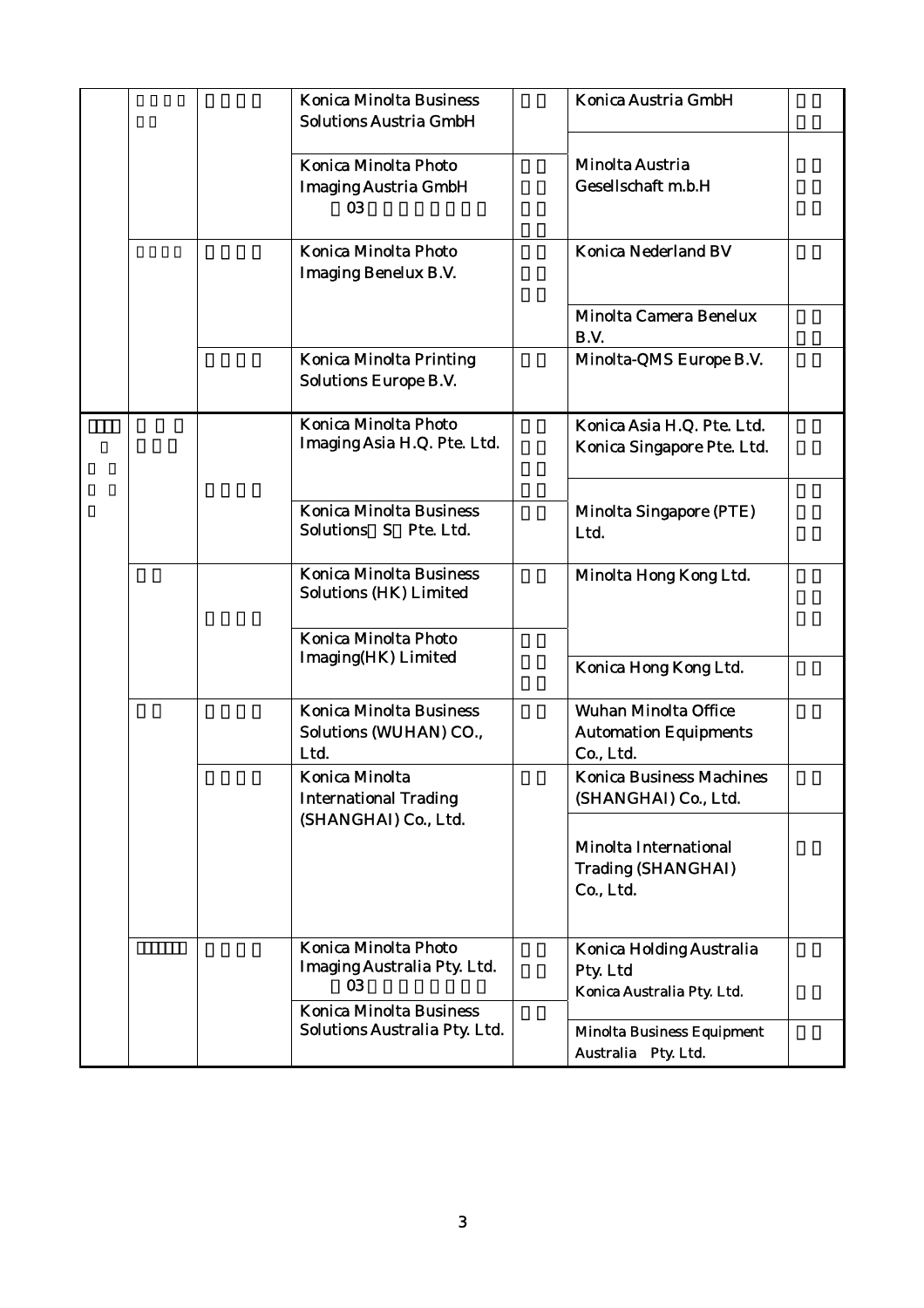| <b>Konica Minolta Supplies</b><br>Manufacturing U.S.A., Inc.            | <b>Konica Supplies</b><br>Manufacturing U.S.A., Inc. |
|-------------------------------------------------------------------------|------------------------------------------------------|
| 03                                                                      | Minolta Advance<br>Technology, Inc.                  |
| Konica Minolta<br>Manufacturing U.S.A., Inc.                            | <b>Konica Manufacturing</b><br>U.S.A., Inc.          |
| <b>Konica Minolta Supplies</b><br><b>Manufacturing France</b><br>S.A.S. | Minolta Lorraine S.A.S.                              |
| <b>Konica Minolta Business</b><br><b>Technologies Manufacturing</b>     | <b>Konica Manufacturing</b><br>(H.K.) Ltd.           |
| (HK) Ltd.                                                               | Minolta Industries(HK) Ltd.                          |
| Konica Minolta Optical<br>Products (SHANGHAI) Co.,<br>Ltd.              | Shanghai Minolta Optical<br>Products Co., Ltd.       |
| Konica Minolta Opto<br>(DALIAN) Co., Ltd.                               | Konica (DALIAN) Co., Ltd.                            |
| <b>Konica Minolta Precision</b><br>Engineering Malaysia Sdn.<br>Bhd.    | Minolta Precision<br>Engineering (M) SDN.BHD.        |